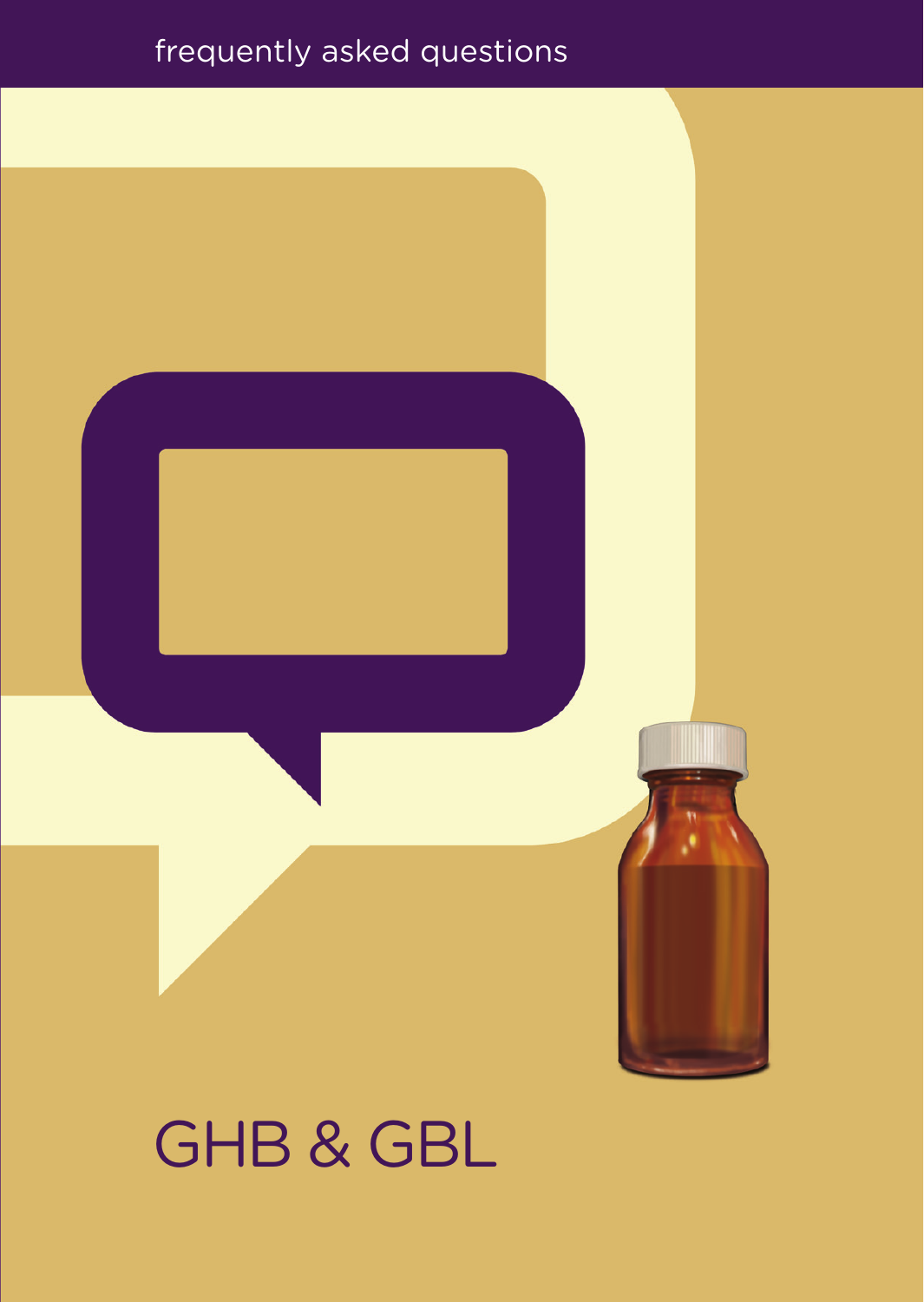### **What are GHB and GBL?**

GHB is short for Gamma-hydroxybutyrate and is one of the strangest drugs you are likely to encounter. It is most accurately described as a 'nutrient'. It is used medically in some countries as a mild anaesthetic and because of its muscle relaxant effects to aid in childbirth. It is used by other people to help sleep, to stimulate muscle growth, as an antidepressant and has been used to aid in alcohol and opiate withdrawal. It has been reported to have been used as a 'date rape' drug. Its main use though, is as a recreational drug for its euphoric effects.

GHB is a synthetically produced drug that is very similar to a naturally occurring chemical Gamma Amino Butyric Acid or GABA for short. GABA seems to act with chemicals in the brain, in particular dopamine, though its exact function is still unclear. GHB was first synthesised 30 years ago by a French scientist Dr Laborit who wanted to explore the effects of GABA in the brain, but on discovering GHB became something of a convert spending the rest of his life researching and using GHB. GHB was made a class C drug within the Misuse of Drugs Act in 2003.

GBL (gamma butyrolactone) is widely used as an industrial solvent and was used as a legal substitute for GHB (a 'legal high') until December 2009 when it, and a similar drug 1,4-BD became class C drugs like GHB. GBL and 1,4-BD are pro-drugs of GHB, meaning they convert to GHB in the body. **GBL and** 1,4-BD have almost identical effects and risks to GHB so for the rest of this booklet we will simply refer to GHB.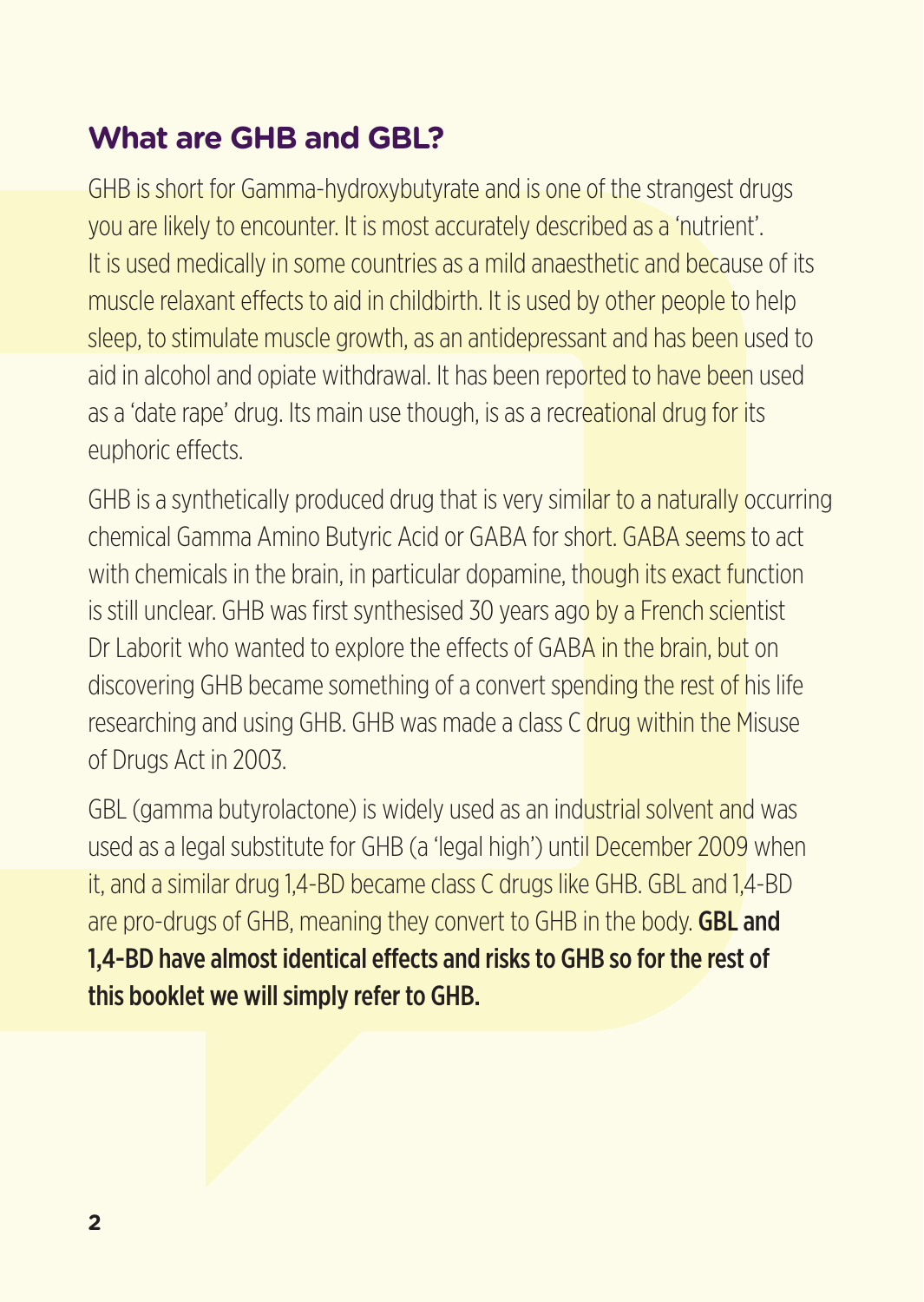### **What GHB is not**

GHB is not liquid ecstasy. It is not chemically related to ecstasy or amphetamine or LSD. Its effect at low doses can seem 'ecstasy like' to some people. This together with the fact that "Liquid E" seemed a good marketing ploy, led to it being 'branded' in this way by dealers, when it first appeared on the London gay scene in the mid 1990s.

### **What does it look like?**

GHB usually appears as a clear slightly oily liquid. GHB has an unpleasant chemical taste, so is usually mixed with orange juice, water or milk. It is usually swallowed as a liquid. It is bought in little phials or purchased by the cap or in larger bottles.

# **What are the effects of GHB?**

All drug effects depend on the mood you're in when you take the drug, where you are, who you're with and the amount taken. GHB is a drug that can have a wide variety of effects depending on the dose you take. Getting the desired dose is the major problem and will be dealt with later.

At low doses, the effects start between 10 and 30 minutes after taking it. The effects include mild euphoria a sense of warmth and well being, increased confidence and a loss of inhibitions with an alcoholic like drowsiness. There is a tendency to 'verbalise' (talk a load of shite). The effects usually last between 1/2 to 3 hours. Some people say they wake the next morning feeling refreshed without the hangover associated with alcohol.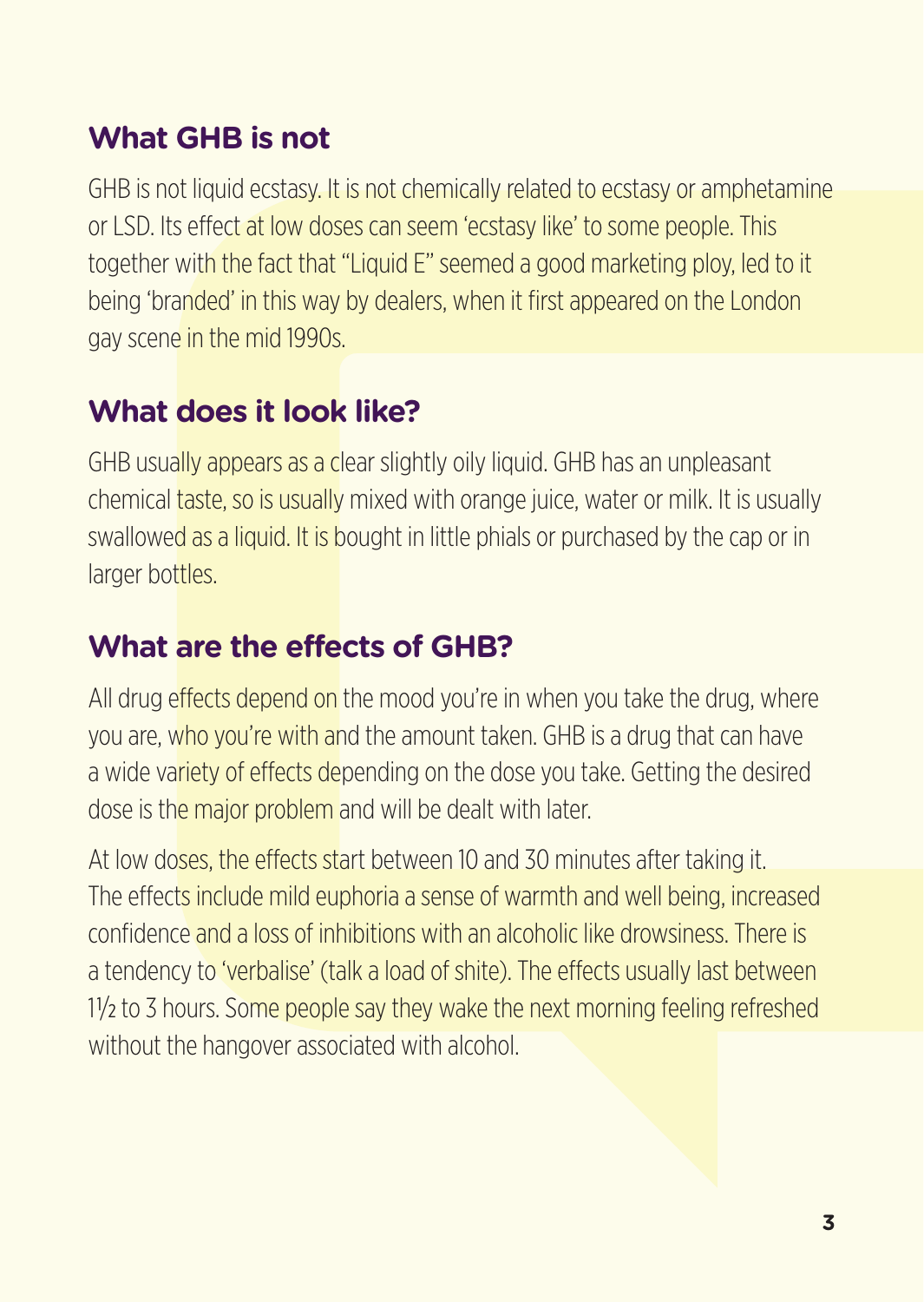Quite small increases in the dose can lead to dramatic intensification of the effects; giddiness and general silliness, slurring of speech, dizziness, loss of co-ordination and vomiting. At high doses GHB will induce sleep or literally 'knock you out'. You will probably be in a deep 'unrousable' sleep for 3 to 5 hours and if you have taken it whilst you are out you will probably wake up in casualty, surrounded by worried friends, pissed off medical staff and an interested police officer.

#### **What are the dangers of GHB?**

There is no such thing as a completely safe drug whether it's prescribed by your doctor or bought from a dealer. The real question is what is the likelihood of damage or death from GHB and this is a difficult question to answer. GHB is a very 'dose dependent' drug. Up until its ban in America (laws vary from state to state) the medical evidence seemed to show it was a relatively safe drug if used 'correctly'. The problem is getting a 'correct' or 'safe' dose. There is no real way of knowing the concentration of any liquid you buy. On top of this, if badly made, GHB can result in a mix of GHB and sodium hydroxide, which can cause caustic burning of the mouth.

Since its ban in America the arguments seemed to have become polarised between those who maintain it will do nothing more than put you to sleep if you overdose to those who claim it is toxic, can cause a wide range of side effects and can kill.

Everybody agrees that GHB is most dangerous if either taken in high doses or mixed with alcohol. At a high dose it can lead to unconsciousness and vomiting. This is a common cause of death with any drug including alcohol. When you lose control (with any drug) you are prone to accidents.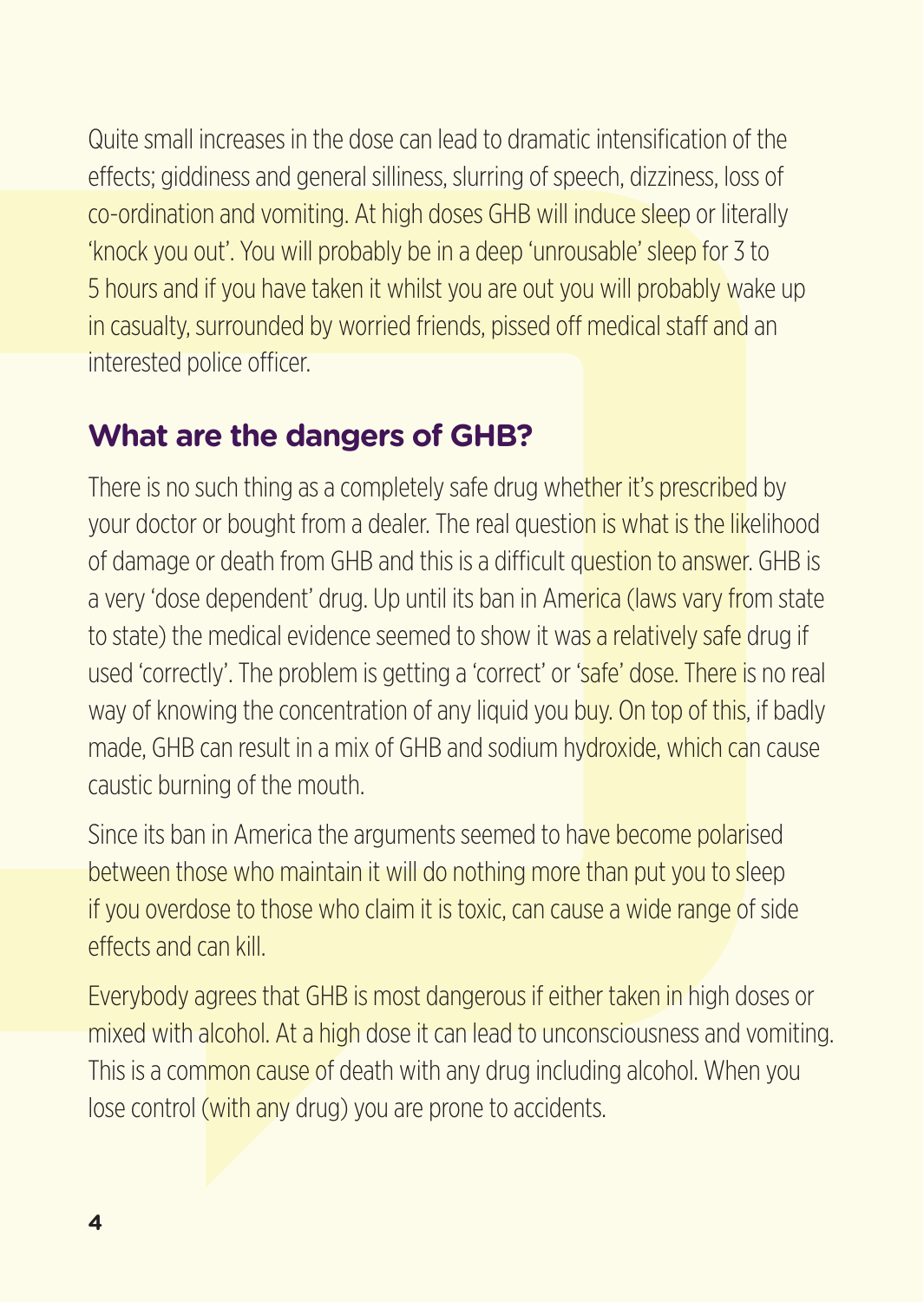Since we first wrote this booklet in the 1990s there have been widespread reports of problems with GHB. These in the main involved coma (deep unconsciousness) and respiratory depression (severe breathing problems).

In short whilst GHB can be and has been used by thousands of people without their coming to any harm, it is all too easy to overdose, especially when mixed with alcohol. Overdose will almost certainly lead to unconsciousness and may well involve breathing difficulties and possible heart problems. It can and has killed people who use it.

#### **What are the side effects?**

Many of the reported side effects are similar to alcohol and have been mentioned above. You certainly shouldn't attempt to drive a car whilst under the influence. Other side effects that have been reported include slowing of the heart rate, a change in blood pressure, muscle contractions or seizures. It should therefore be avoided by anybody known to suffer from heart complaints, low or high blood pressure, eclampsia (convulsions) or epilepsy.

Diarrhoea and loss of bladder control, temporary amnesia and sleep walking have also been reported. Some people think that GHB lowers potassium levels and recommend taking potassium supplements with GHB.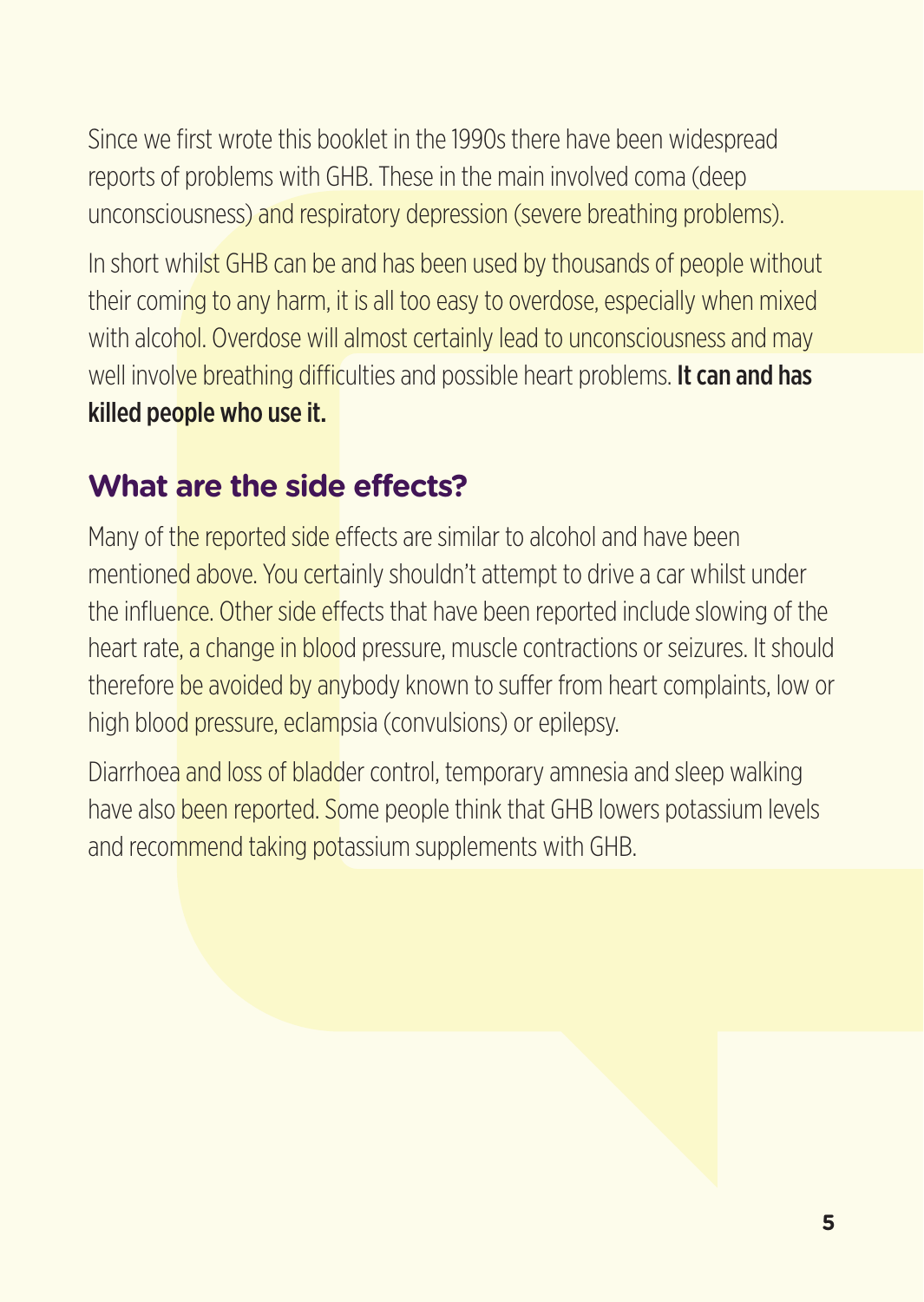### **How does GHB react with other drugs?**

GHB is claimed to be 'synergistic'. This means that it adds to the effects of other drugs so that the combination of the two can be more powerful than the effects of either i.e.  $1 + 1 = 3$ . It has been used with stimulant drugs like ecstasy and cocaine in an attempt to enhance the effects. However whilst it may enhance the desirable effects of other drugs, it will also increase the side effects. This is particularly dangerous with drugs such as heroin as it may enhance the effects of respiratory depression.

Avoid sleeping pills (such as Valium), ketamine and even over the counter night time cold treatments that induce sleep. Drugs that depress the central nervous system such as barbiturates or alcohol should not be used. GHB reacts very badly with alcohol and the mix of the two should be avoided at all costs. GHB can also reduce the efficiency of some HIV medication.

## **What is a safe dose?**

GHB is a very 'dose specific' drug, therefore dosage is of vital importance. Dosage is different for different people and depends among other things on body weight. We do not recommend GHB use and can't guarantee a 'safe dose'. Having said that it is important if you do use it, not to overdose. Drinking a pint of beer would be less risky than drinking 15 pints. The problem with GHB is that the margin of error is much smaller and unlike alcohol you have no real way of knowing the strength.

Start with a small dose: (half a cap full). Make sure you have an empty stomach and are alcohol free. The effects should have started after 15 minutes and last a couple of hours. Wait at least half an hour. If there is no effect take an even smaller amount and wait another half an hour.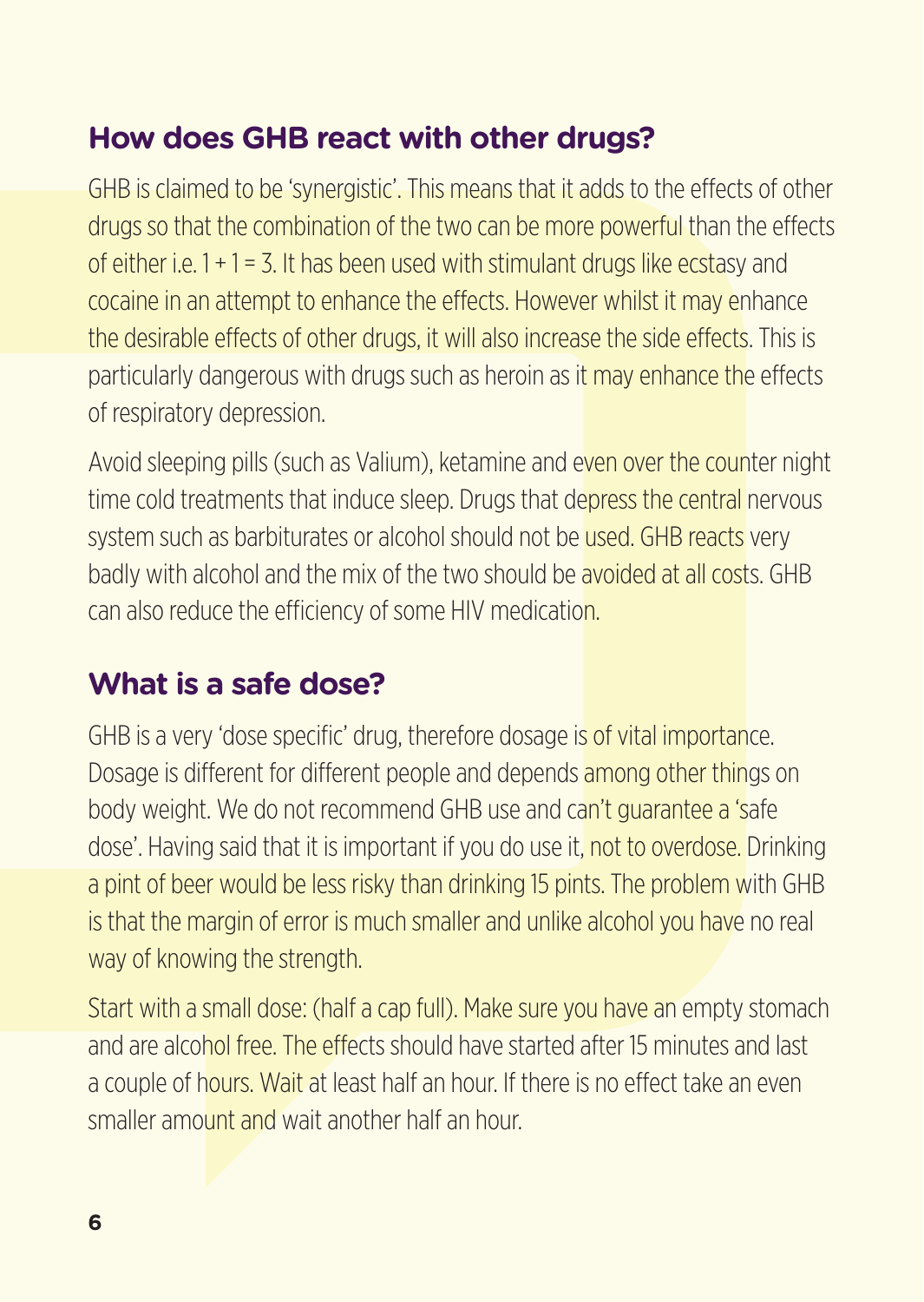If you are finding desired pleasant effects, don't be greedy and think that taking more will give you more of the same. It will just lead to you being 'knocked out' and vomiting. If you find that the desired dose is higher than the first dose you took, don't take a bigger dose the next time you use, build it up in the same way.

# **Is GHB addictive?**

We now know that for some users GHB can be highly addictive. We have spoken to a number of people who have reported using the drug compulsively around the clock, sometimes every 2 to 4 hours and report a severe and prolonged withdrawal when they stop using.

Withdrawal from GHB is like the severe withdrawal that some people addicted to alcohol experience and **can be fatal.** If you have trouble stopping, seek advice from your doctor or local drug service. Stopping suddenly for those highly addicted can lead to withdrawal symptoms 1 to 6 hours after the last dose. They vary in severity but can include hallucinations, paranoia and other psychotic symptoms, rapid heart beat (tachycardia) and high blood pressure (hypertension).

If you think you have or think you are likely to experience GHB withdrawal you should NOT stop taking the drug suddenly. Contact your doctor or local drug service who can arrange for a medically supervised withdrawal for you.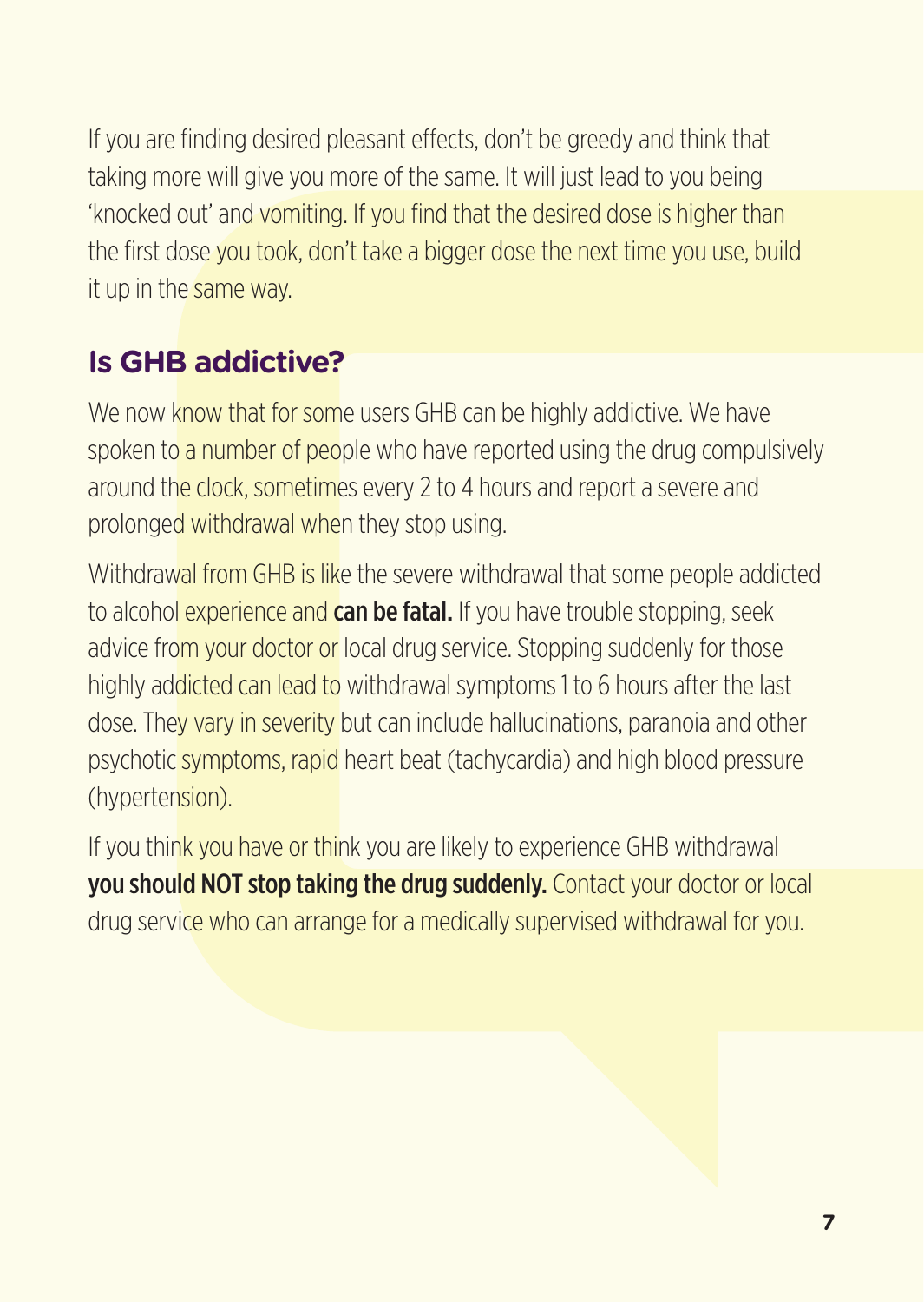#### **Does GHB promote muscle growth?**

GHB was used by bodybuilders, both to aid sleep and because it was thought to stimulate growth hormone release, though nobody knows exactly how this works.

The supply of GHB by bodybuilders working as door staff at pubs and clubs was thought to have been a major factor in its growth as a recreational drug. Its use by bodybuilders in the UK was fairly common in the 1980s and 1990s. however, it is much rarer these days.

#### **Does GHB help with insomnia?**

GHB has been used medically in cases of chronic sleeping disorders. It is certainly effective in putting people to sleep though it is often reported that this lasts only 3 to 4 hours, before people suddenly wake.

### **Is GHB an antidepressant?**

GHB is not medically licensed or approved as an antidepressant, so claims to its effectiveness cannot be proved or checked. However quite startling claims are made by some regular users as to its long term effect as an antidepressant. Unlike other antidepressants like Prozac or Seroxat the effects (so it is claimed) don't need to be built up, they start within half an hour.

The effects are described as not cutting off the dips (highs and lows) of mood, more 'letting it all out'. A sense of well being, increase in confidence, ability to communicate easily and unblocking of feelings are reported even after the use of the drug has stopped.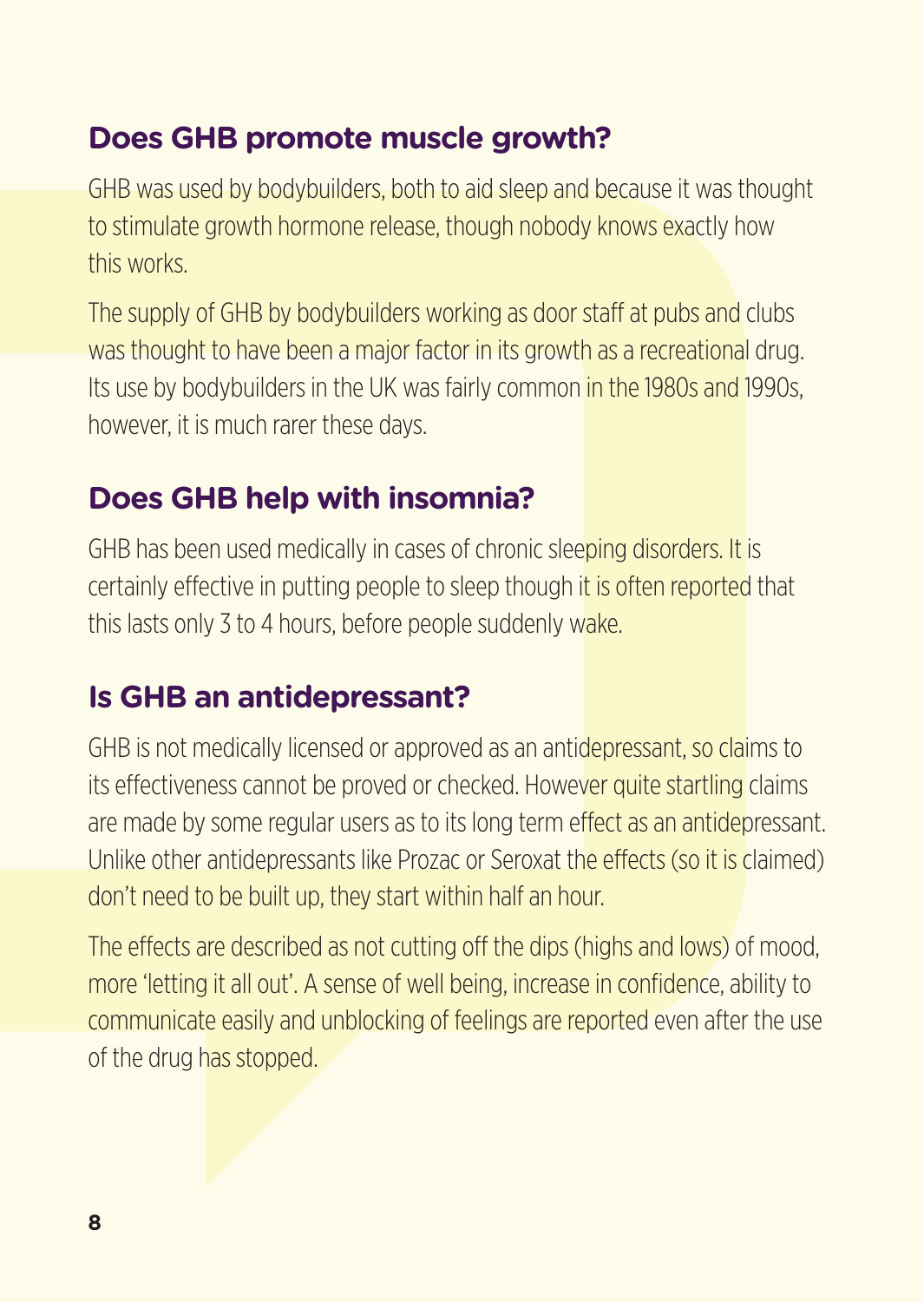### **Does GHB improve sex?**

GHB is also claimed to be an aphrodisiac, even by its inventor Dr Laborit. Its effects are also claimed to involve disinhibition, heightened sense of touch (a bit like the qualities of ecstasy), enhanced "male erectile capacity" (hours, like a stick of Blackpool rock) and an increased intensity of orgasm, particularly in women. GHB can certainly make you horny and lower your inhibitions, so make sure you still carry condoms and practice safer sex.

#### **Is GHB a 'date rape' drug?**

Along with Rohypnol and other drugs, GHB is a drug that has been associated with 'date rape' in America and more recently through the scare stories fed to the British press. Much of the media reporting of this has been exaggerated, but having said that, any drug, including alcohol, that leads to a loss of control can make people vulnerable and if you are unconscious in the company of strangers anything can happen. If you are going to use GHB when not in the comfort of your home, make sure there is somebody with you who you trust who can look after you if you get into trouble. Spiking somebody's drink with GHB has the potential to kill them.

### **Is GHB legal?**

GHB, GBL and 1,4-BD are all controlled drugs. GHB was made a class C in the Misuse of Drugs Act in 2003 and GBL and 1,4-BD in 2009, so possession is an offence as is supplying (giving away or selling) to anybody else. It is also illegal to import the drug from a country where it is still legal or make it. It is relatively easy to make and extremely easy to make badly. There are various sites on the internet that will provide you with the recipe, but, be warned, the internet contains good and bad information. In America badly mixed GHB has resulted in people admitted to hospital with burnt mouths and windpipes.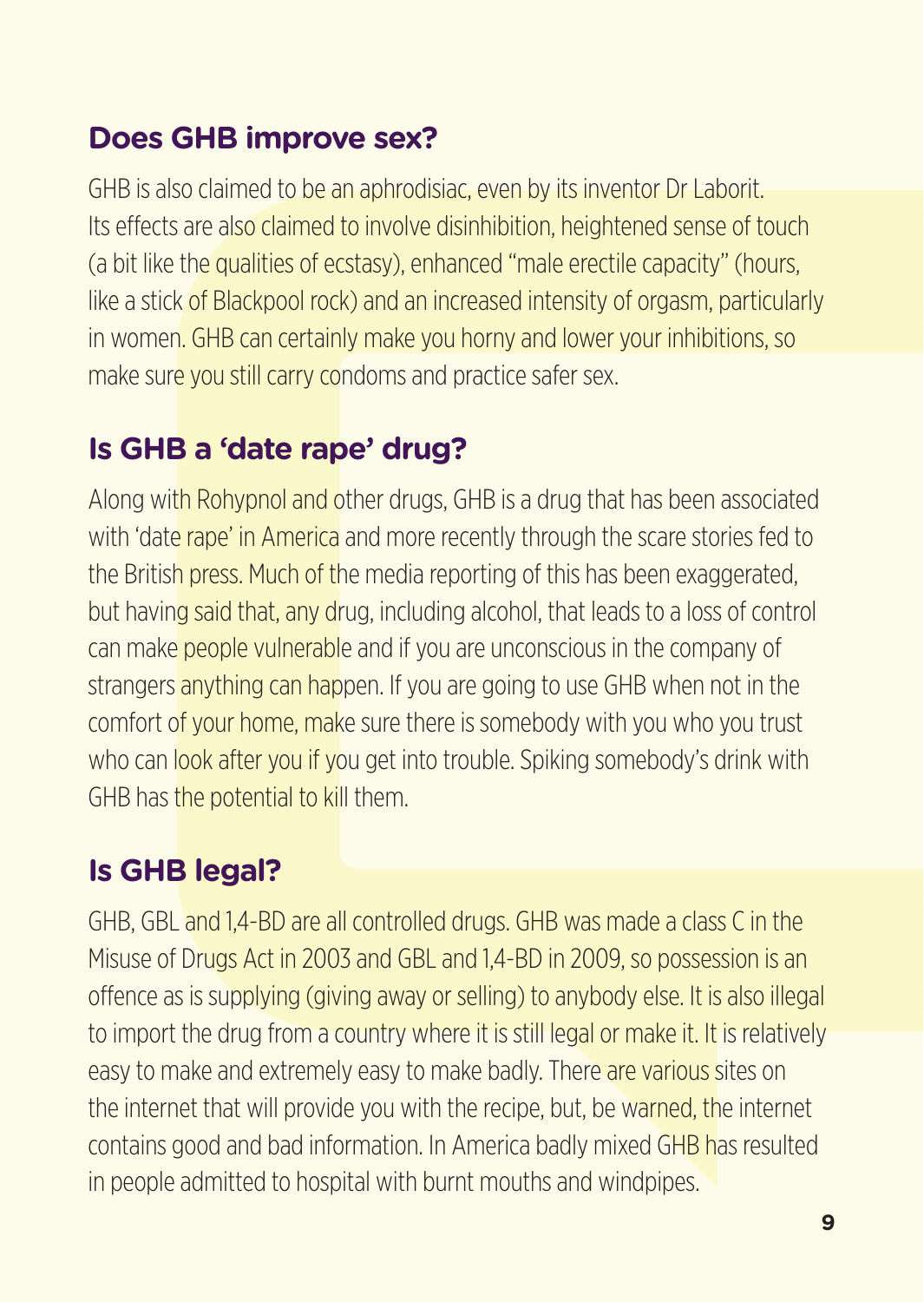#### **How can I avoid the risks?**

There is no completely safe way of taking GHB and there are no sure fire ways to avoid the risks, but here are some tips that may help you.

- **Don't take too much. Never swig from a bottle.** Start with a small dose (half a cap full). Wait at least half an hour, ideally 2 hours before taking more. Taking more will not enhance the desired effects, but will bring on the nasty stuff.
- $\blacksquare$  Do not drink alcohol or mix with any of the other drugs mentioned.
- $\blacksquare$  Don't take it on your own. Have somebody with you who you trust (who hasn't also taken GHB), in case you lose control or pass out. It is always better to take a drug in a familiar place, where you feel safe.
- $\blacksquare$  If somebody is unconscious, make sure they are lying on their side so they don't choke on their own vomit. If they can't be roused (even if you think they are just sleeping) call an ambulance. Epileptics, those with heart problems, abnormal blood pressure, asthma or any breathing problems or any of the conditions mentioned are more at risk.



The recovery position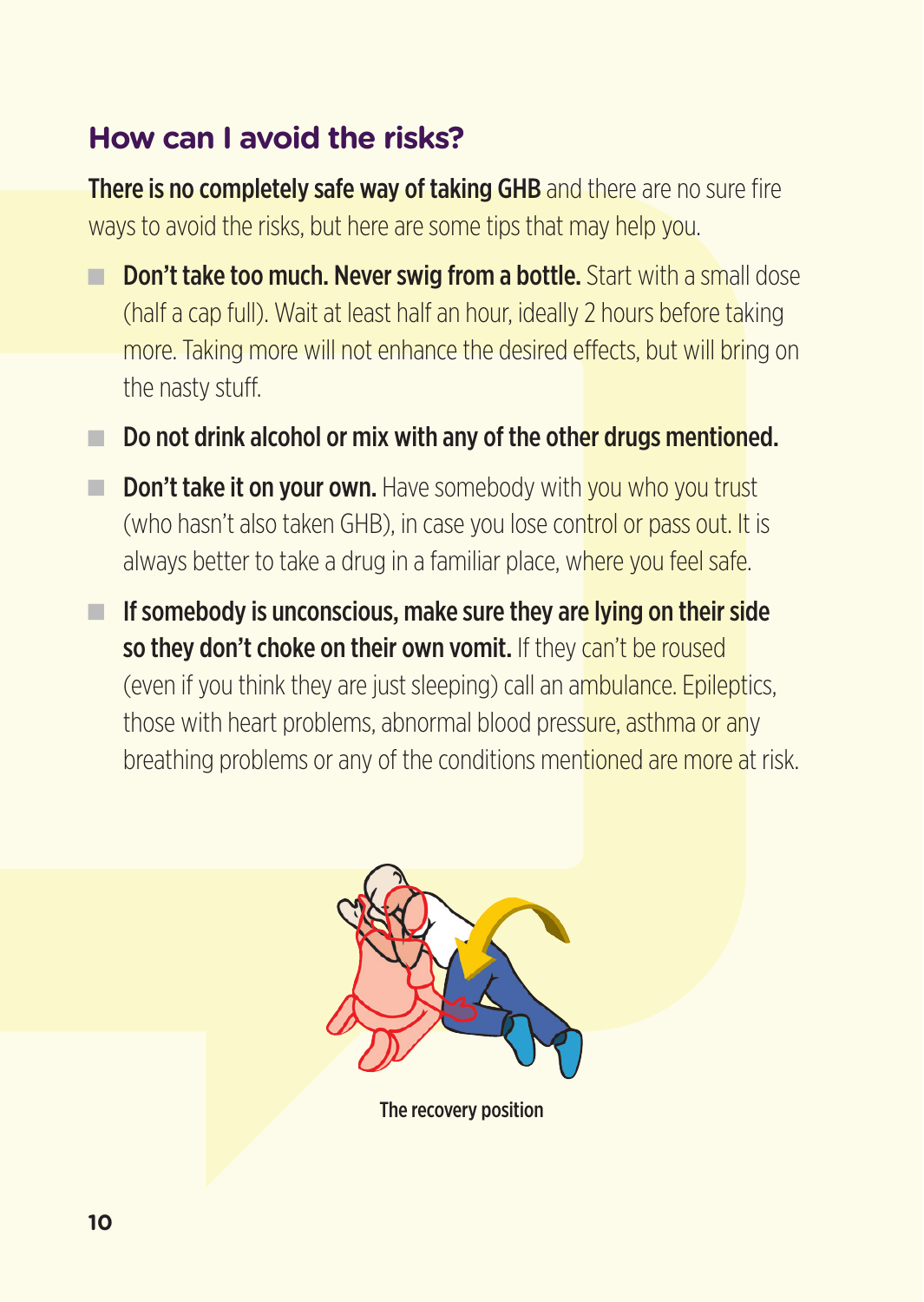We now know that GHB and GBL can be highly addictive if taken on a regular basis. Withdrawal can be severe and prolonged (last for weeks) and can be fatal. It is therefore highly advisable for regular users who have trouble stopping to seek advice from your doctor or local drug service **BEFORE** you stop using.